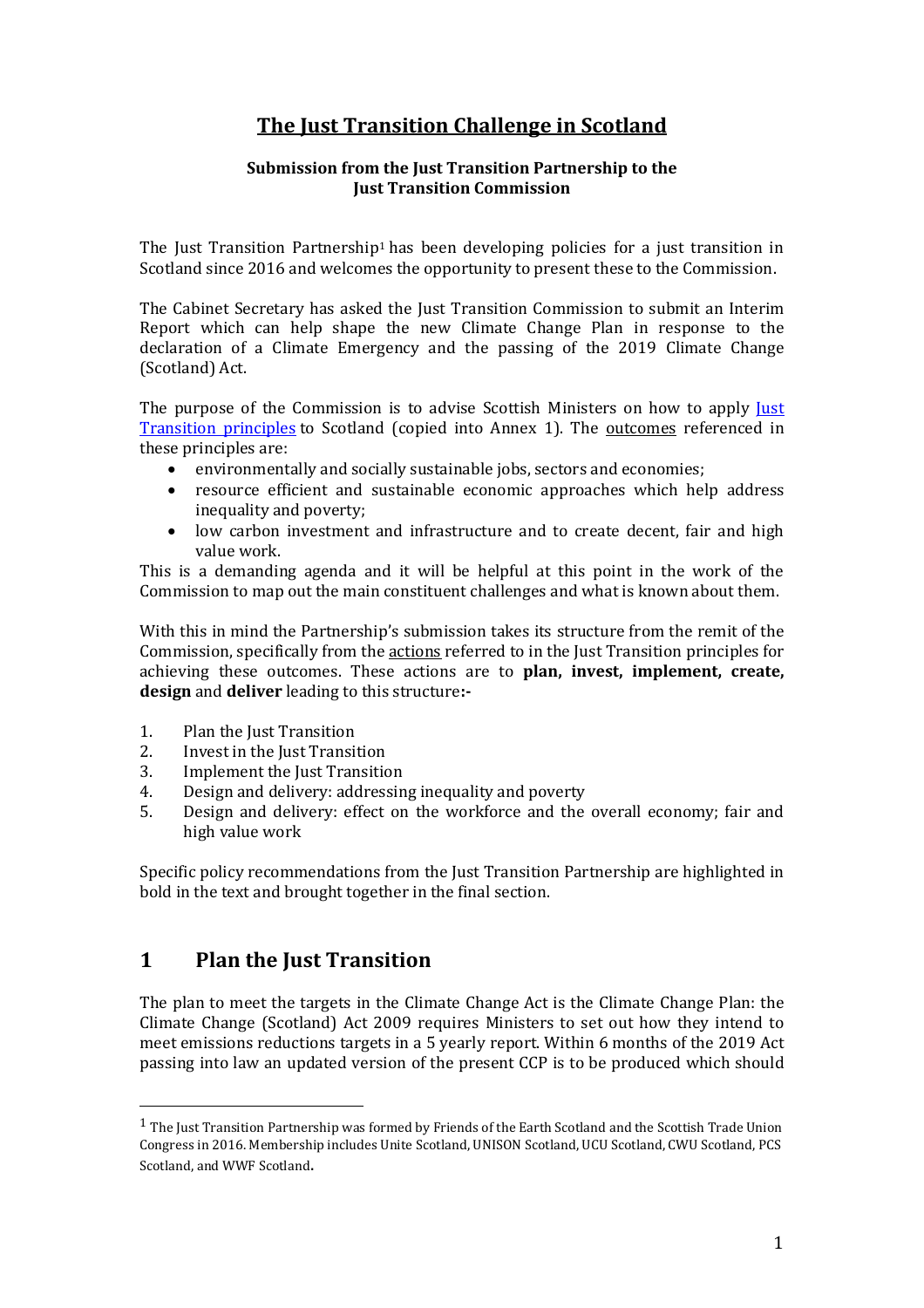show the emissions reductions required of each broad sector, when they will be achieved, and how they will be achieved through various actions, policies and proposals.

The Just Transition challenge is to show how the targets can be achieved both on time and in ways which protect workers and improve social equity. For this, **it is necessary to disaggregate the targets and to assess the implications for each industrial sector in terms of changes in demand and supply for their products and services; and then the implications for employment (in consultation with the workforce).**

The current Climate Change Plan 2018 - 2032 has been assessed as lacking ambition<sup>2</sup> and is not sufficiently robust – for some sectors, for example transport and agriculture, the proposals and the measures to achieve the targets are neither ambitious nor credible enough. In respect of just transition, measures to ensure that jobs are created and social and community benefits arise are not part of the current Climate Change Plan. Nor are there any considerations of the financing requirements or assessments of the capacity of the industrial structure to respond to new demands made upon it.

The new Climate Change Act 2019 now does requires the Minister to have regard to climate justice principles, and:

"(a) explain how the proposals and policies … are expected to affect different sectors of the Scottish economy and different regions in Scotland, including … employment …

(b) set out the Scottish Ministers' proposals and policies for supporting the workforce, employers and communities in those sectors and regions".

This is a welcome improvement on the previous Act and means the new CCP should begin to address the challenge of cutting emissions through a just transition approach. However, it cannot be expected that these measure on their own will deliver the desired social and economic outcomes, and the way in which the Scottish Government has defined these in the Act is vague (and differs from the remit of the Commission – see appendix) and their application may not have sufficient impact.

**For a Climate Change Plan which takes a just transition approach, the challenge is to integrate economic and financial analyses and actions in preparing the Plan. It must effectively be in part an industrial plan and it should be supplemented by a Just Transition Strategy based on economic and industrial planning.** 

**Targets and timescales should be set for electrification and decarbonisation in all sectors of the economy and the national Just Transition Strategy which will create jobs, protect workers' livelihoods, reduce poverty and improve overall wellbeing should be drafted on that foundation and integrated with the Climate Change Plan.**

## **2 Invest in the Just Transition**

The scale and pace of investment required to transition to an environmentally and socially sustainable jobs, sector and economies is enormous. One recent estimate has put the sum at  $E170$  bn<sup>3</sup> over 25 years. By comparison the current Scottish Government infrastructure investment budget is approximately £5 bn p.a. and although these two figures are not comparable (e.g. because other sources of investment will contribute to the total needed for a just transition to a zero carbon economy) they give an indication

<sup>2</sup> https://www.commonspace.scot/articles/12422/climate-change-plan-step-backwards-sayenvironmentalists

<sup>3</sup> Our Common Home, Common Weal, Glasgow 2019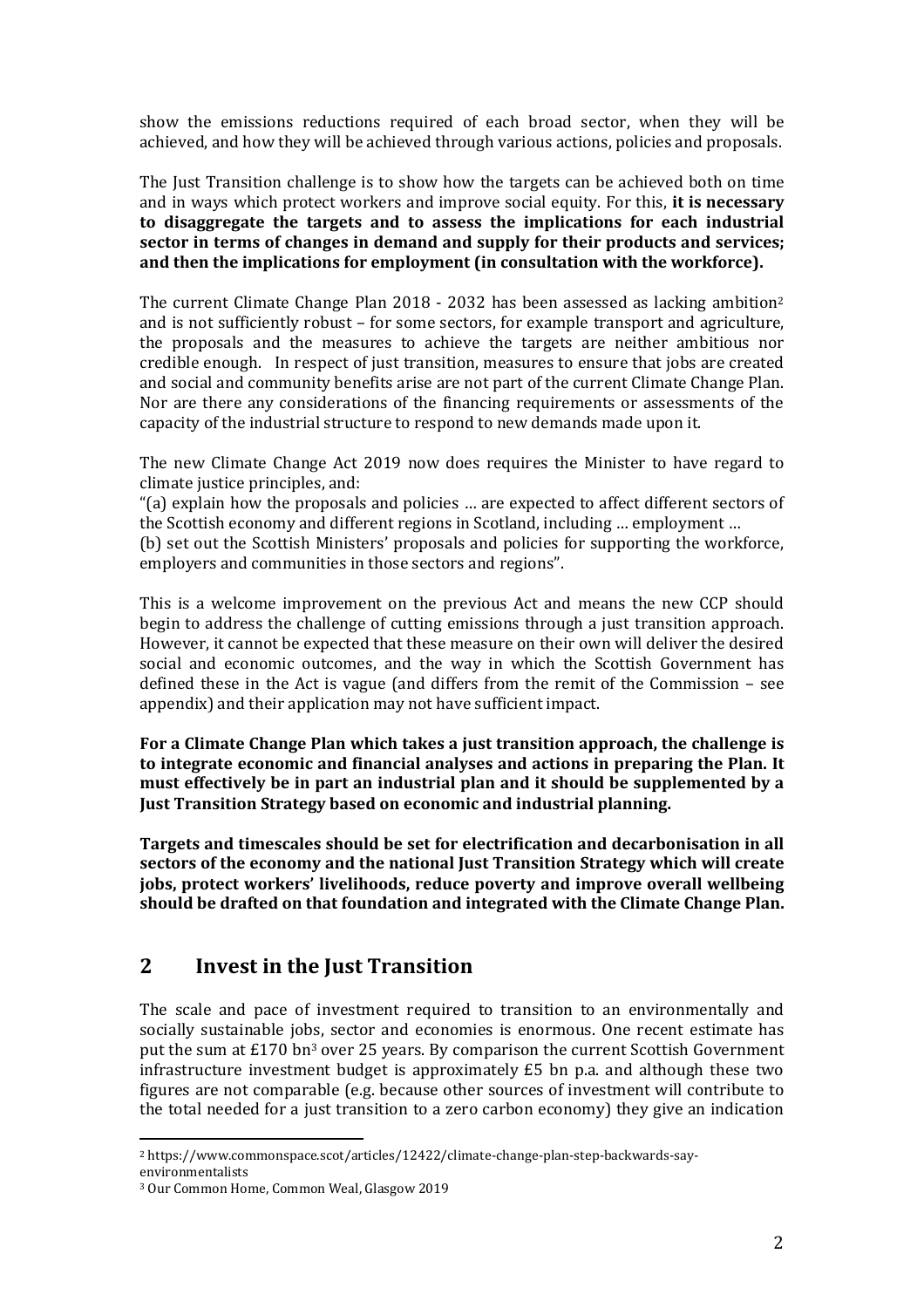of scale: this sum is far larger than the financing mobilised for any policy initiative taken within the prevailing system. Indeed, apart from in war time, it is hard to identify any time at which the management of the economy has had to be directed to achieving such specific, non-economic outcomes. Therefore the ways in which this can be achieved require serious attention.

The mechanisms for generating this scale of investment, which the CCP should describe, have two sides, which constitute demand for and supply of investment; and requires a financial system which can effectively link the two.

On the demand side is the creation of a 'pipeline' of investment-ready projects. This must be done either by the public sector or by the private sectors under the direction of public policy and regulation. In parallel it will be necessary to ensure that the supply of the necessary finance is available and is on appropriate terms. The overall challenge is to put these in place and to integrate together both sides of this equation. The Just Transition challenge is to ensure that this is done quickly enough to meet the targets and in ways which bring wider social and economic benefits. A first step is an assessment of scale and readiness.

There is disturbing evidence that there has been a decline, not a growth, in investment in renewable energy projects – the House of Commons Environmental Audit Committee reported that "in cash terms, investment in clean energy fell by 10% in 2016 and 56% in 2017"4. Another symptom of an investment deficit is that the failure to create domestic supply chains for renewables is in part because of lack of investment compared to competitors.

It is evident that the existing system has not delivered the scale and pace of investments which have been and are needed. Despite this we are not aware that there has been any mapping or estimation of the large-scale investments needed in public infrastructure and in private sector capacity. To fulfill these, the Government will need to develop innovative financial measures e.g. investment banks, use of pension funds and green bonds. Public agencies such as Scottish Enterprise, HIE, the SNIB and government investment programmes should drive this and private investors must be primed and aligned.

It is therefore positive that the Scottish Government is setting up a Scottish National Investment Bank (SNIB) and taking other measures to encourage investment, like the Green Investment Portfolio<sup>5</sup>. However the scale of these  $(E2)$  billion and  $E3$  billion respectively) is very small compared to the estimated need, especially since some of the SNIB's investments will go into other purposes/missions. These measures have been based on what is regarded as feasible, rather than on an assessment of the scale and urgency of the need.

**The objective "***To promote economic development which delivers a just transition to meet climate change emissions reduction targets and improves social inclusion"*  **should be written into the objectives of Scottish and UK National Investment Banks and into the legislation which will set them up.**

<sup>4</sup> House of Commons' Environmental Audit Committee, May 2018,

https://www.parliament.uk/business/committees/committees-a-z/commons-select/environmental-auditcommittee/news-parliament-2017/green-finance-report-published-17-19/

<sup>5</sup> Programme for Government, Scottish Government 2019,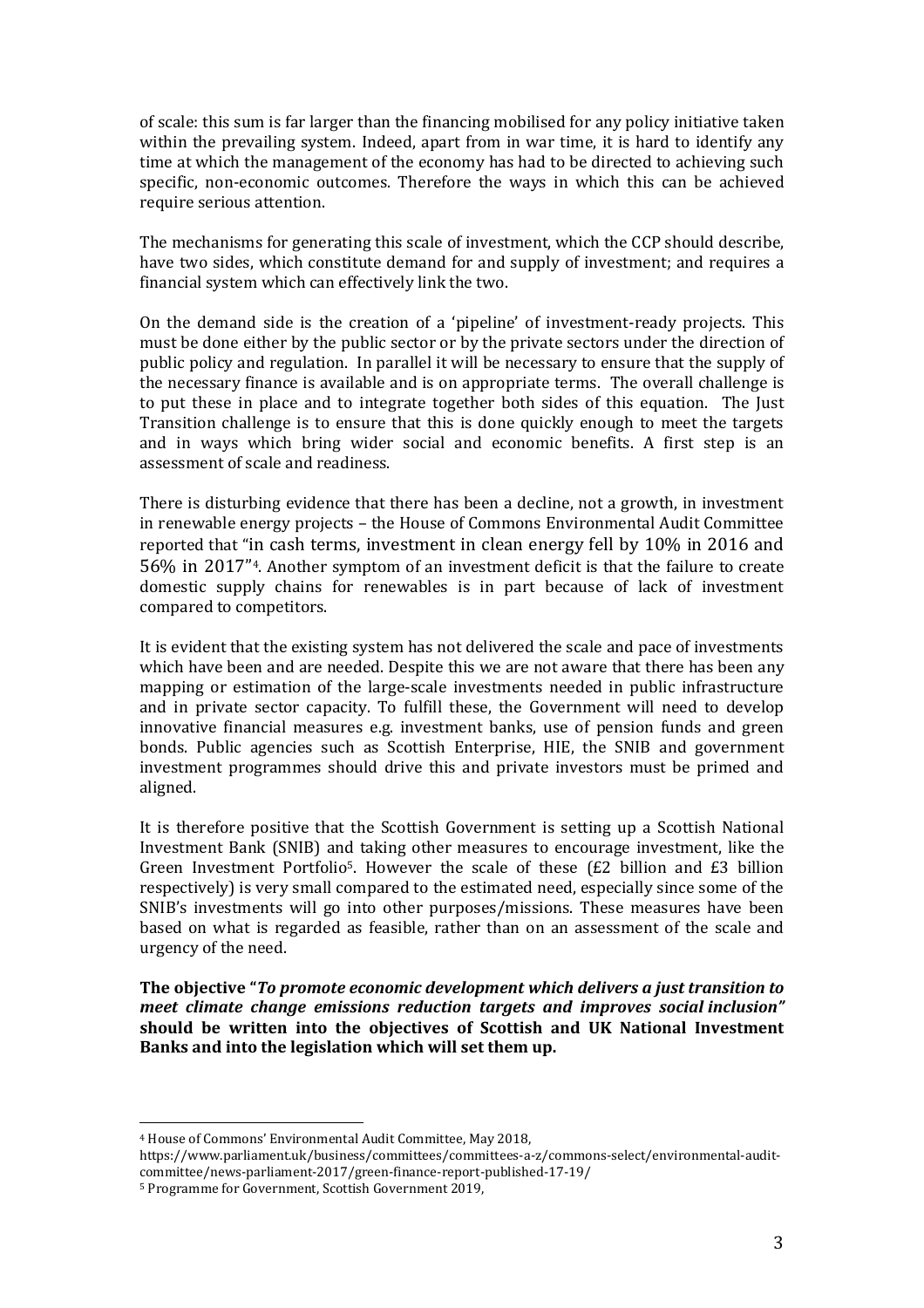**The current Scottish Economic Strategy, dated 2015, is inadequate for these since it does not prioritise just transition and a more circular economy. It should be rewritten. Similar changes are needed in the strategy documents of Scottish Enterprise, Highlands and Islands Enterprise and Skills Development Scotland**. At present, moving towards a low-carbon economy is only one of many objectives in these; meanwhile investments in others continue to rely on burning fossil fuels.

# **3 Implement the Just Transition**

Responsibilities for the implementation of the Just Transition Strategy have to be shared widely but effective leadership by government is the central challenge. The setting of targets alone is far from sufficient. The approach of government must be to set a clear and strong direction of travel within which all of the main economic actors will be expected to play their part. It must co-ordinate of inputs from all sectors to ensure delivery of outcomes and targets.

The model underlying decarbonisation in UK energy policy has been one in which privately-owned companies are incentivised by a series of measures like Feed In Tariffs, Contracts for Difference and Power Purchase Agreements. The record of achieving emissions reductions is mixed. Decarbonisation of electricity supply has happened relatively rapidly, while other sectors which together make up the majority of the economy have made very little progress. When consumption emissions are taken into account Scotland has only reduced emissions for which it responsible by 4.8% between 1998 and 2013, meaning that the large part of emissions reductions has come from offshoring of manufacturing.

This model has allowed energy companies to pass costs onto consumers, enabling high shareholder profits, while requiring very little in terms of economic and social impacts from the companies, except the generation of electricity from renewable sources. This current policy framework is not fit for purpose from either a decarbonisation or a social justice perspective, nor for the scale of change needed.

While investments in renewable energy, energy efficiency and low/zero-carbon infrastructure and industry should be driven by regulation, licensing, subsidy and fiscal policies, he regulation and tweaking of market mechanisms has not achieved the transformation of the energy system which is required, nor will it. A Just Transition within the targets set by the Climate Change (Scotland) Act 2019 requires a wholesystem, interventionist approach. The expectations of and obligations on privatised utilities will need to be significantly more directive.

There is also a strong case for public ownership of the core parts of the energy system, in order to be assured that there is co-ordination of all parts of the system6. **It is the view of the Partnership that it will be necessary for the public sector to lead the transformation of the energy sector and that public ownership should be extended through a well-capitalised public energy company with powers to own distribution networks and generate energy, intervening in and leading the wider energy market in just transition. Municipal energy companies should also be developed.** 

Within such a clear and strong direction of travel set by government, specific

 $6$  Going Public: the failure of energy liberalization, Vera Weghman, PSIRU, University of Greenwich 2019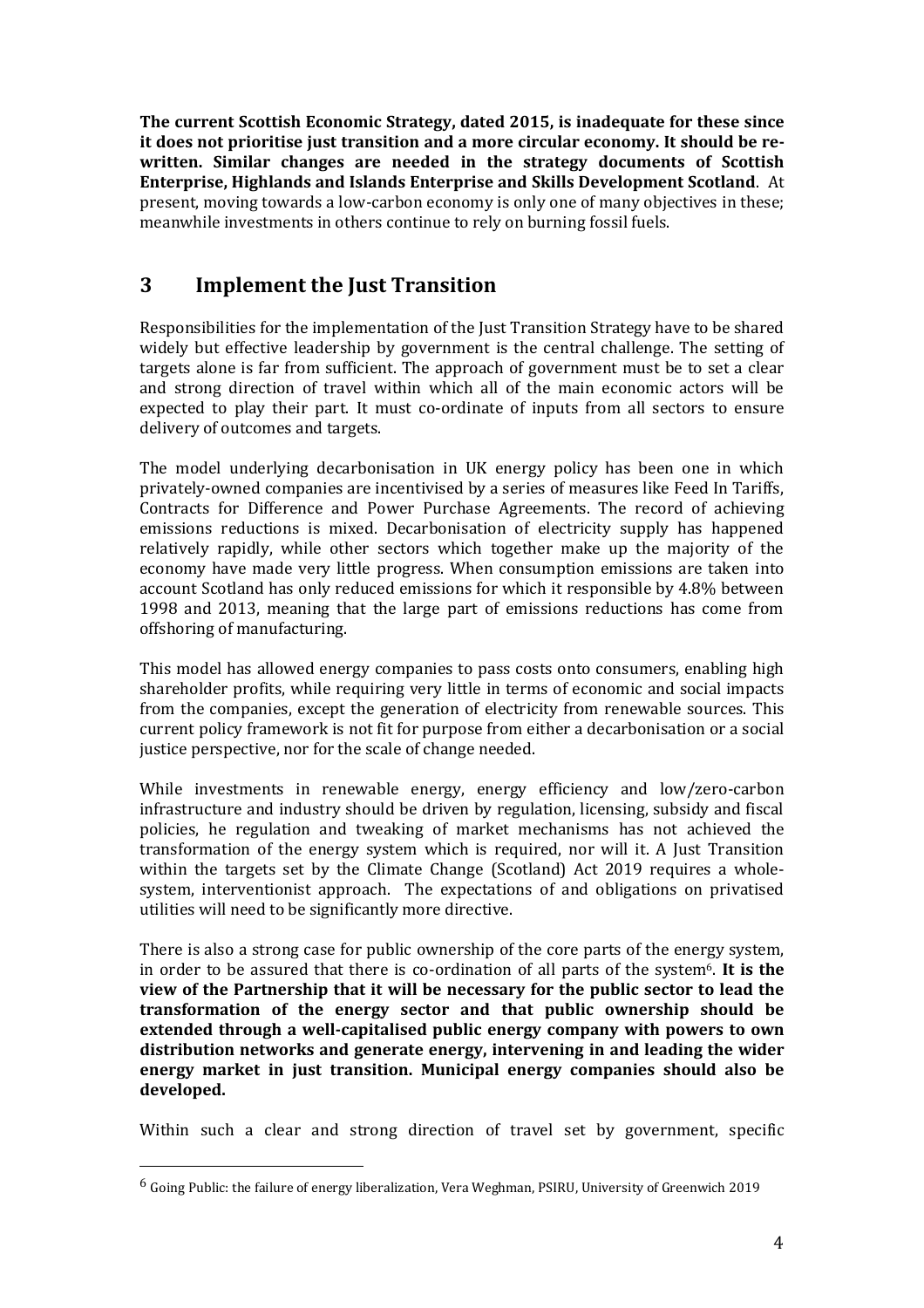mechanisms have to be put in place to ensure a Just Transition. **Industry-level plans drawn up between employers, trade unions and government will be essential, supplemented by agreements at enterprise and sectoral levels. Targets for investment and jobs created should be integral to them. Public sector procurement and licensing should build in these expectations, including licensing of oil and gas decommissioning and building of offshore wind installations. To ensure justice for affected communities, regional or local JT plans should be developed as well. There is a clear need to standardise terms and conditions, as well as training requirements, if workers are expected to transition from high to low-carbon employers.**

The clear and strong direction of travel necessary of all of the main economic actors requires consistency and longevity. **Therefore to support the planning of, investment in and implementation of a just transition, the Just Transition Commission should be established on a statutory basis for the duration of legally binding emissions reductions targets, until the transition is complete. The Commission should be empowered to advise Government and all relevant agencies on making the transition to a low-carbon economy in which the costs and rewards are shared fairly; and report on measures put in place to ensure that livelihoods of workers and of communities are protected and social equity is enhanced.** It can play a central role in energising these changes through securing engagement with unions, employers and civil society; scrutinising and advising all of the actors and sectors involved; and ensuring a Just Transition approach runs through the Climate Change Plan. **The Commission should report to Ministers, and its reports should also be laid before Parliament.** 

## **4 Design and delivery: addressing inequality and poverty**

The economic and social benefits which a just transition is expected to bring, in addition to decarbonisation, include reductions in fuel poverty, stronger and more inclusive communities, increased job security and workforce diversity. These will not happen automatically. It will be the nature of the plans made and the methods of implementation which will determine whether they increase or decrease inequality. If these outcomes are valued then they would be quantified and it would be made clear in the Just Transition Strategy how they will be achieved. Conversely, if they are left as aspirations, relying on an expectation that they will arise from the decisions of private companies in the markets, then disappointment is predictable.

#### **Clear expectations must be placed on all enterprises and projects which receive support from or are regulated by government agencies. These should include standards regarding job quality, redeployment of affected workers and participation in sectoral training initiatives.**

There is evidence that policies on climate change in the UK have been economically regressive i.e. that the cost burdens fall disproportionately on the poor7. Furthermore the most recent energy transition, the closure of coalmining in the UK, was catastrophic for many mining communities. Therefore, to ensure that this most necessary of energy transitions does not result in the same negative impacts, deliberate steps have to be taken and incorporated into the Climate Change Plan**. Social and environmental** 

<sup>7</sup> Climate Change and Social Justice: an evidence review, Joseph Rowntree Foundation, 2014.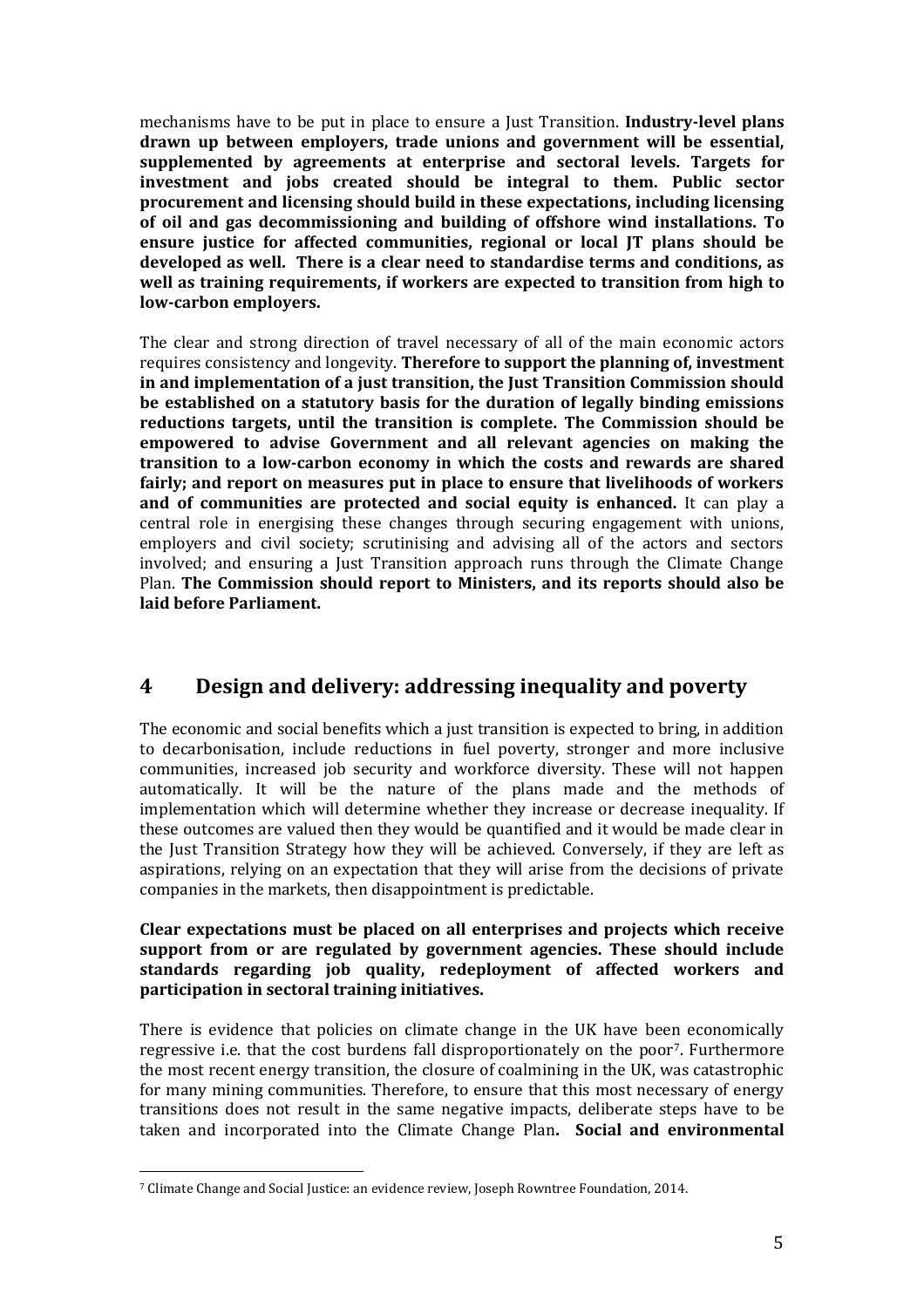**benefits expected from investing in decarbonisation and energy efficiency should have specific targets in the Plan.**

**All investments supported by government should require that jobs created are of good quality and that employers sign up to Fair Work principles. Within state aid rules, the aim should be that the majority of jobs created should be in local supply chains, the development of which should be included in the investment plans.** 

**In parallel the public sector will have to design and fund labour market interventions like training and positive action programmes which are therefore necessary parts of any plan for just transition.**

## **5 Design and delivery: effect on the workforce and the overall economy; creation of fair and high value work**

The investment of large sums in measures to decarbonise Scotland rapidly will have farreaching consequences for the economy. Overall it will stimulate the economy and create employment as well as change the numbers and natures of some jobs. While it can be predicted with confidence that the overall impact on the number of jobs will be positive8, <sup>9</sup> it is not so evident that the same kind of jobs will be created – specifically that there will be as many well-paid, highly-skilled jobs as there are in the fossil fuel industries, their supply chains and in energy-intensive sectors at present. Such a loss would be damaging to its place in the world economy and the long-term prospects of Scotland.

In this respect the recent record of the renewable electricity industry has been poor. "Past predictions of employment in the LCRE economy have not translated into the jobs boom promised. The LCRE economy is characterised by overseas financial interests, a limited industrial base and precarious work." says a recent STUC report<sup>10</sup>. The failure of offshore wind to bring many fabrication or manufacturing jobs to Scotland, resulting in the crises of the BiFab and CS Wind have recently illustrated this starkly.

It is clear that specific and robust measures are needed to ensure that the economic benefits of manufacturing and fabrication jobs are created in Scotland. **Licensing and regulation of the energy sectors must specify tightly a required proportion of local content, within state aid limits, but that will not be sufficient – planned investment in building the capacity of sectors and enterprises in the supply chain is needed too.** Public ownership would be a more reliable route than carrots and sticks for private companies because public policy can drive public enterprises directly rather than seek to bend profit-driven activities of private companies to objectives which they would not otherwise seek.

**The sectoral Just Transition Agreements, negotiated by government, employers and unions in line with emissions reductions targets, should include the delivery of training necessary for the expected jobs in the net-zero-carbon economy. Employers should be expected to pay for the transition of their own workforces.** However the public sector has a role in ensuring that overall the training planned will result in the numbers of skilled workers which are estimated to be needed, especially in

https://neweconomics.org/2019/01/a-green-new-deal-for-the-uk

<sup>8</sup> Rebooting the UK's Green New Deal, new economics foundation 2019

<sup>9</sup> The Case for the Green New Deal*,* Ann Pettifor 2019

<sup>10</sup> Broken Promises and Offshored Jobs, Scottish Trade Union Congress, 2019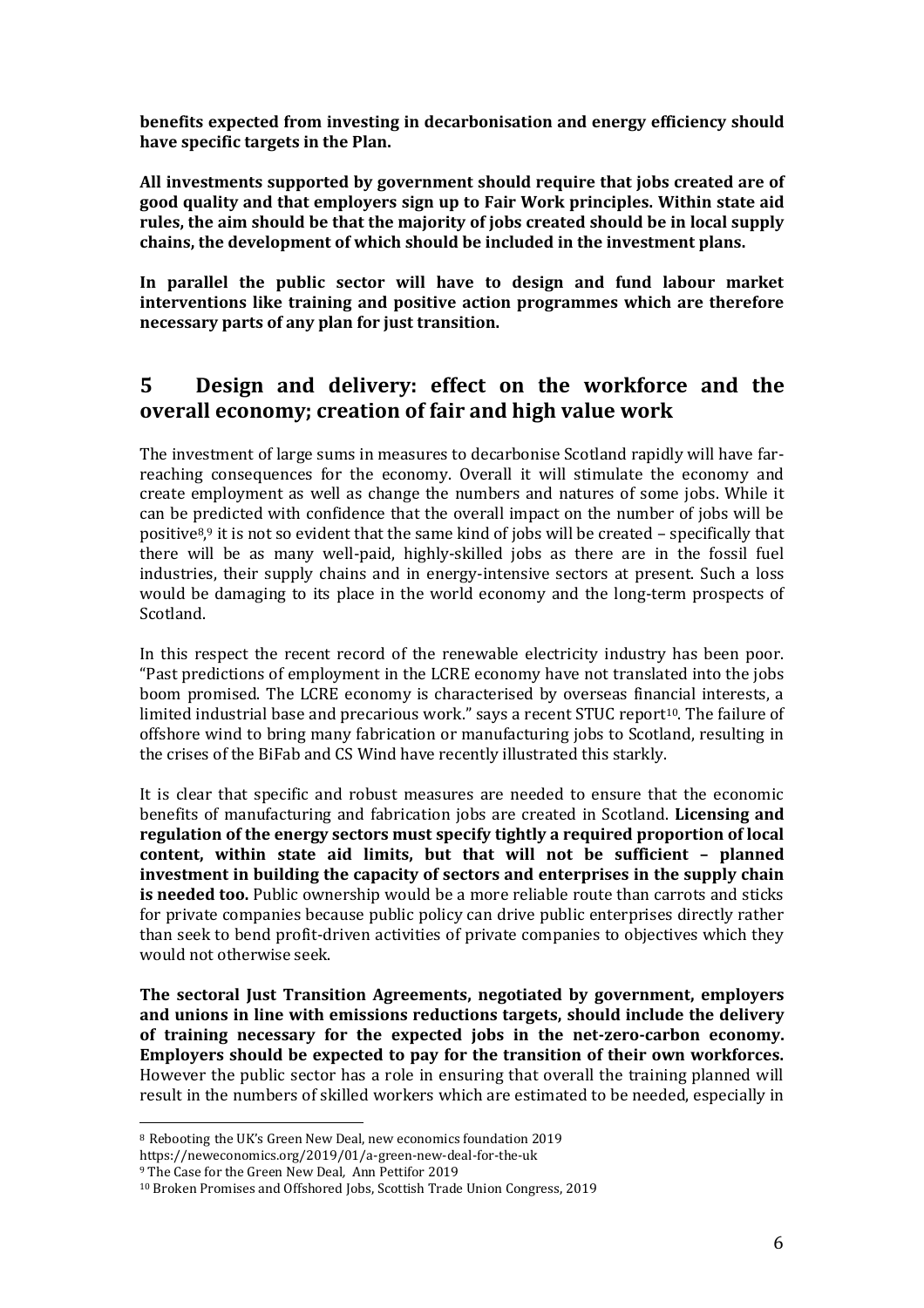growing sectors where current employers may not be in a position to do so, and support some of this with grants and funding. **Training and skills, inclusive labour market programmes and career development support should be delivered by colleges, universities and industry-based bodies as part of regional skills plans.**

The skills training, FE and HE sectors have plans which seek to anticipate changes in employment demand but on the one hand the employment growth anticipated in some sectors has failed to take place; and on the other, projections for the scale and pace of change will need to be revised upwards on the basis of CCP and JT plans/agreements. There is a danger that conservative bias in the apprenticeship system, whereby training places are based on the existing employment capacity of employers (often artificially reduced by labour-only contracting out) in a number of sectors will constrain the rapid expansion of some trades and professions. **Discussions with employers' federations, trade unions and training providers should be initiated well in anticipation of this problem.**

**Workers in fossil fuel sectors should be offered equivalent employment opportunities which can use their skills and experience in the decarbonisation of our energy systems, without erosion of pay or conditions.** Without this, support for the transition from workers in workers in high-carbon sectors is unlikely**. Redeployment and retraining should be both planned and responsive to the needs of industry and the workforce as these develop, and will be agreed by employers and public bodies in the proposed Just Transition Agreements.** 

## **Conclusion: Policy recommendations extracted from the report**

## **Plan the Just Transition**

**It is necessary to disaggregate the (Climate Change Act) targets and to assess the implications for each industrial sector in terms of changes in demand and supply for their products and services; and then the implications for employment (in consultation with the workforce).**

**For a Climate Change Plan which takes a just transition approach, the challenge is to integrate economic and financial analyses and actions in preparing the Plan. It must effectively be in part an industrial plan and it should be supplemented by a Just Transition Strategy based on economic and industrial planning.** 

**Targets and timescales should be set for electrification and decarbonisation in all sectors of the economy and the national Just Transition Strategy which will create jobs, protect workers' livelihoods, reduce poverty and improve overall wellbeing should be drafted on that foundation and integrated with the Climate Change Plan.**

#### **Invest in the Just Transition**

**The objective "***To promote economic development which delivers a just transition to meet climate change emissions reduction targets and improves social inclusion"*  **should be written into the objectives of Scottish and UK National Investment Banks and into the legislation which will set them up.**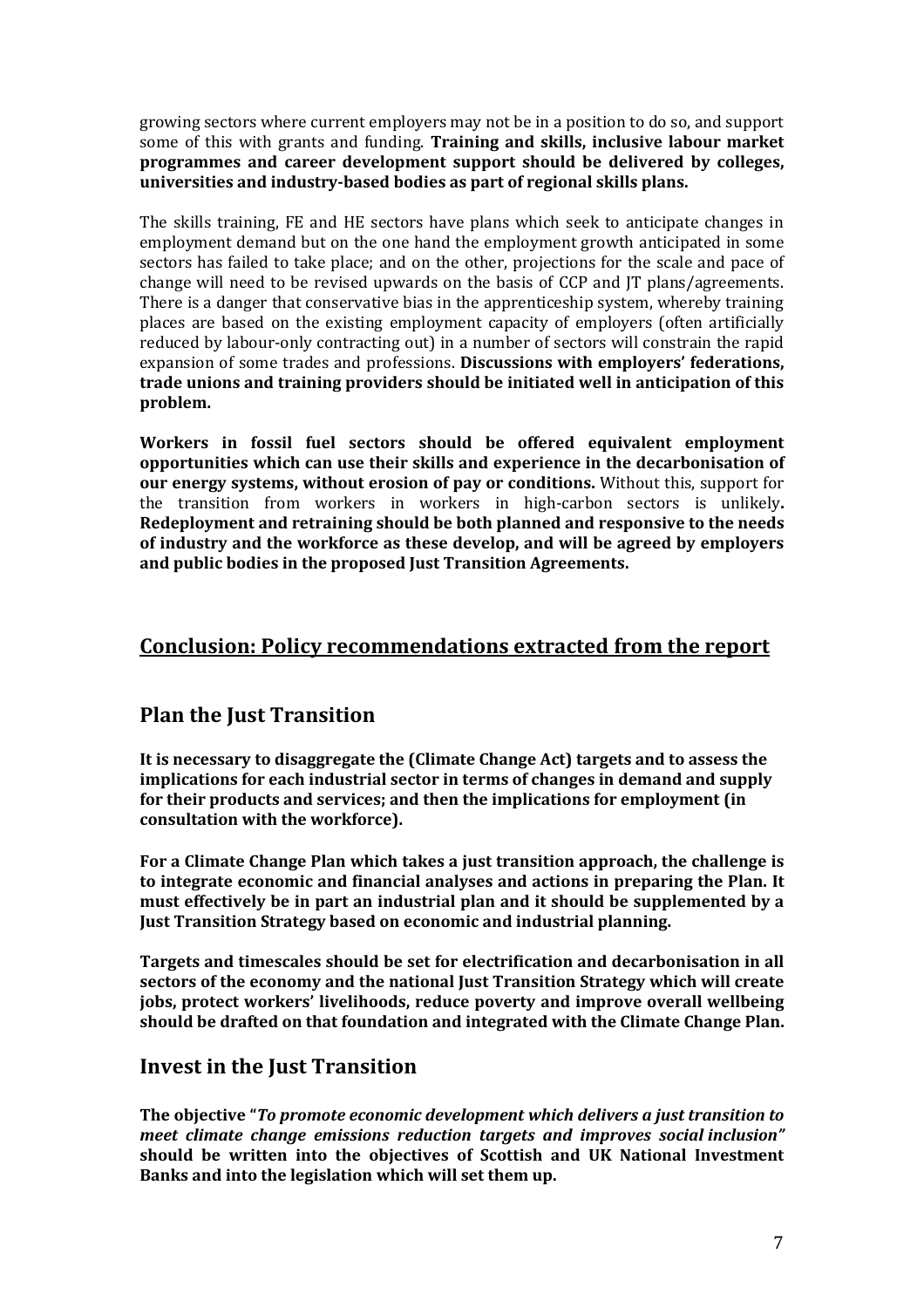**The current Scottish Economic Strategy, dated 2015, is inadequate for these (purposes) since it does not prioritise just transition and a more circular economy. It should be re-written. Similar changes are needed in the strategy documents of Scottish Enterprise, Highlands and Islands Enterprise and Skills Development Scotland.** 

#### **Implement the Just Transition**

**It is the view of the Partnership that it will be necessary for the public sector to lead the transformation of the energy sector and that public ownership should be extended through a well-capitalised public energy company with powers to own distribution networks and generate energy, intervening in and leading the wider energy market in just transition. Municipal energy companies should also be developed.** 

**Industry-level plans drawn up between employers, trade unions and government will be essential, supplemented by agreements at enterprise and sectoral levels. Targets for investment and jobs created should be integral to them. Public sector procurement and licensing should build in these expectations, including licensing of oil and gas decommissioning and building of offshore wind installations. To ensure justice for affected communities, regional or local JT plans should be developed as well. There is a clear need to standardise terms and conditions, as well as training requirements, if workers are expected to transition from high to low-carbon employers.**

**The Just Transition Commission should be established with a statutory remit, with an obligation to take evidence from a wide range of workers, communities, and interest groups. It should continue to work for the duration of legally binding emissions reductions targets, until the transition is complete.**

## **Design and delivery: addressing inequality and poverty**

**Clear expectations must be placed on all enterprises and projects which receive support from or are regulated by government agencies. These should include standards regarding job quality, redeployment of affected workers and participation in sectoral training initiatives.** 

**Social and environmental benefits expected from investing in decarbonisation and energy efficiency should have specific targets in the Plan.**

**All investments supported by government should require that jobs created are of good quality and that employers sign up to Fair Work principles. Within state aid rules, the aim should be that the majority of jobs created should be in local supply chains, the development of which should be included in the investment plans.** 

**In parallel the public sector will have to design and fund labour market interventions like training and positive action programmes which are therefore necessary parts of any plan for just transition.**

## **Design and delivery: Effect on workforce and the overall economy; creation of fair and high value work**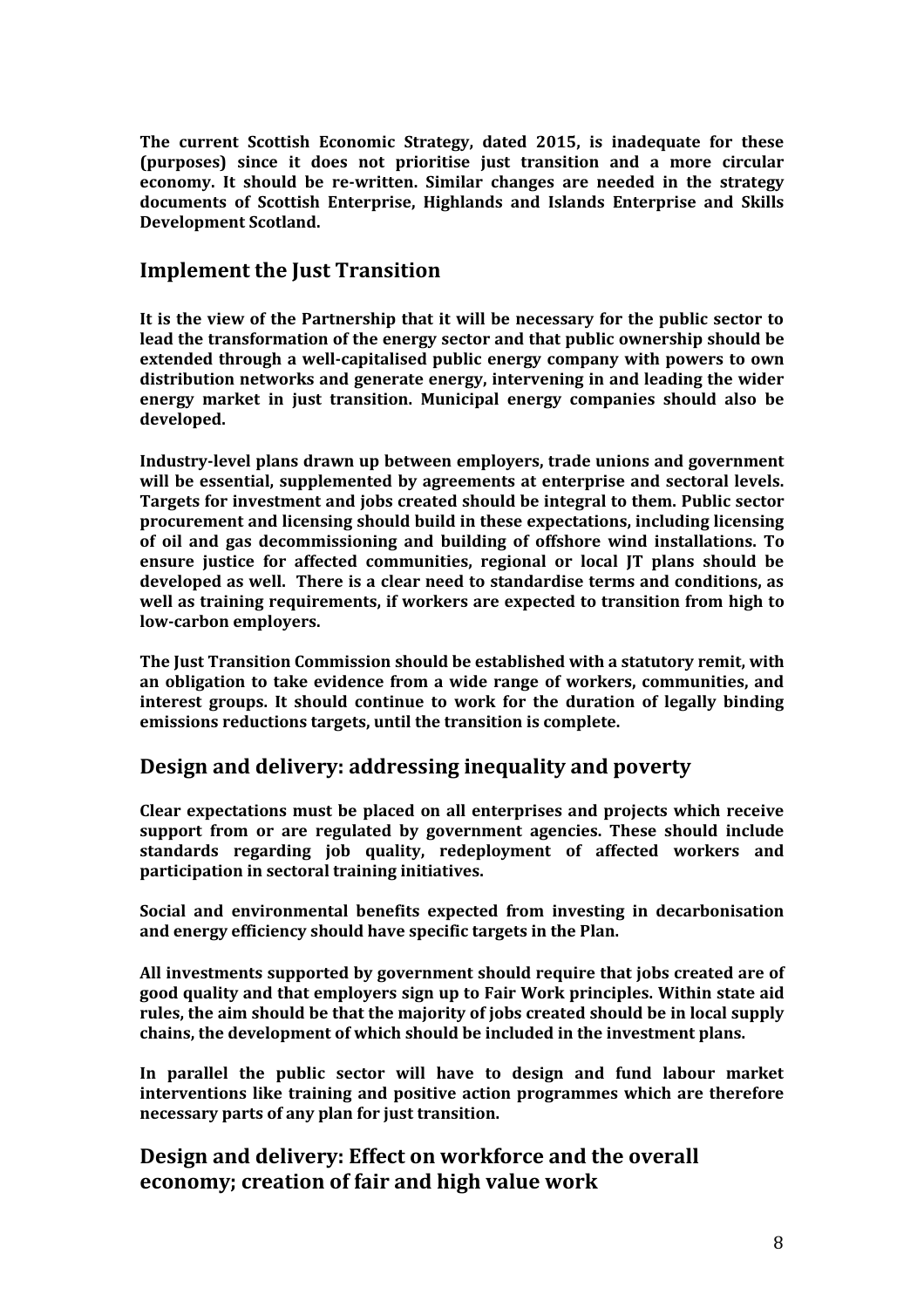**Licensing and regulation of the energy sectors must specify tightly a required proportion of local content, within state aid limits, but that will not be sufficient – planned investment in building the capacity of sectors and enterprises in the supply chain is needed too.**

**The sectoral Just Transition Agreements, negotiated by government, employers and unions in line with emissions reductions targets, should include the delivery of training necessary for the expected jobs in the net-zero-carbon economy. Employers should be expected to pay for the transition of their own workforces.**

**Training and skills, inclusive labour market programmes and career development support should be delivered by colleges, universities and industry-based bodies as part of regional skills plans.**

**Discussions with employers' federations, trade unions and training providers (of potential limits within the employer-based apprenticeship system of rapid growth in specific trades) should be initiated well in anticipation of this problem.**

**Workers in fossil fuel sectors should be offered equivalent employment opportunities which can use their skills and experience in the decarbonisation of our energy systems, without erosion of pay or conditions.** 

**Redeployment and retraining should be both planned and responsive to the needs of industry and the workforce as these develop, and will be agreed by employers and public bodies in the proposed Just Transition Agreements.**